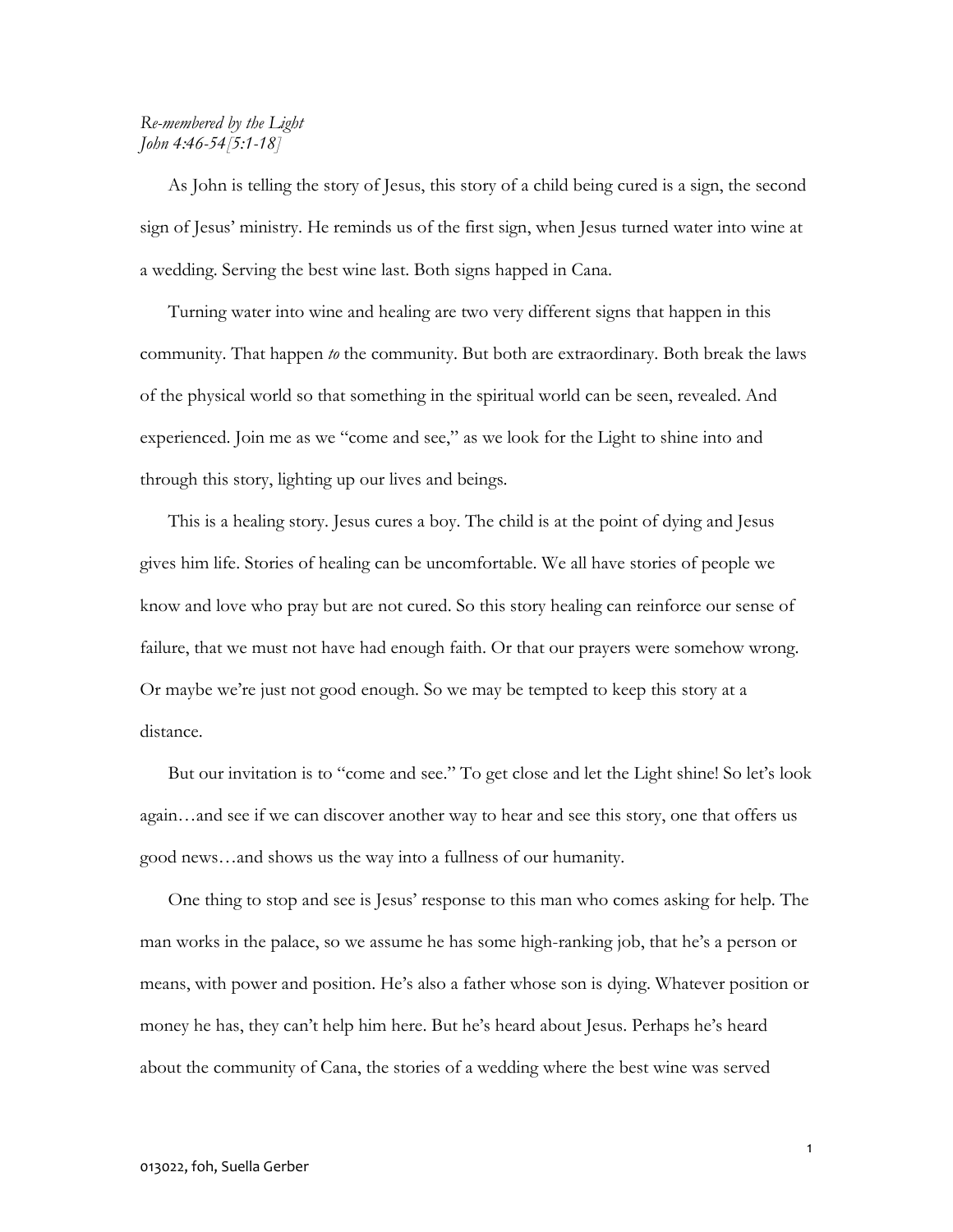last…and the way the community was changed after that wedding…and about the man who turned the water into wine.

 The man seeks out Jesus and when he finds him, we can be sure he's relieved and full of hope and anticipation. And Jesus? There's no greeting. No sympathy expressed. No, "How can I help you?" Or "How did you hear about me?" Instead, Jesus hears the man's request for his son to have life and Jesus answers, "Unless you all see signs and wonders you all will not trust."

 That's a rather curious response. A father is asking for his sick child to be cured and Jesus is talking about trust?! If we were watching this scene on a stage, we'd see the man, full of emotion, approaching Jesus and asking his question. And then we'd see Jesus turn away from the one man and talk to his disciples. The "you" is plural. On the stage we'd see two things going: the man anticipating a healing for his child; and a conversation Jesus is having with his disciples. A conversation about trust. We've heard some of that conversation about trust in prior stories.

 The man trusts Jesus. He knows, in his flesh and spirit and with his actions, this man knows that Jesus will cure his son. So when Jesus tells him, "Go, your son will live," the man heads home. On his way, we watch as the household servants come running and meet their master with the good news that the little boy is indeed alive! They add the detail that the fever lifted at 1:00 in the afternoon. The child came to life at the  $7<sup>th</sup>$  hour.

 And here is John's cue for us that this sign is about creation. This is about the new creation that Jesus is revealing. Jesus, the Light of the world, God's Word-made-flesh is showing us the fullness of creation, the fullness of our humanity as part of creation.

 When Jesus called the disciples, he invited them to "come and see." And as they have been moving from place to place, from encounter to encounter, Jesus is showing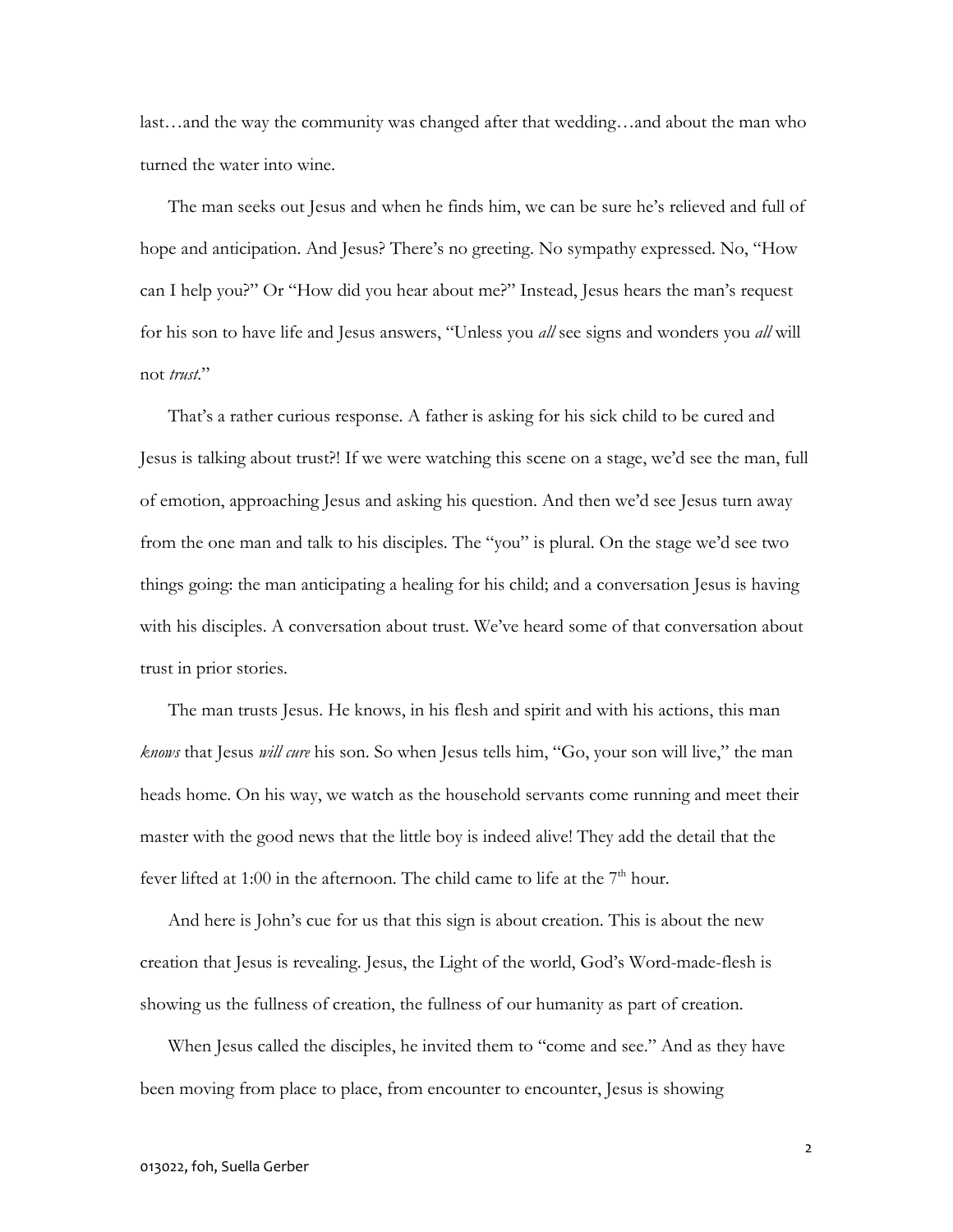them…he's showing us a new creation story…a story in which he, and we, are active participants.

At the  $7<sup>th</sup>$  hour, the child is given life. In the story that immediately follows this one, Jesus heals a man by the Sheep Gate. That healing takes place on the Sabbath, the 7<sup>th</sup> day. In the Genesis 1 story, creation happens on days 1-6. On the  $7<sup>th</sup>$  day God stops creating because creation is done. Yet here, at the  $7<sup>th</sup>$  hour, on the  $7<sup>th</sup>$  day, there are healings. What is Jesus telling us…showing us about creation?

Here are some things that I'm starting to see:

 Jesus said, "your son will have life" and the boy had life. "Let there be light. And there was light." "In the beginning was the Word…. And the Word became flesh…." Notice that Jesus didn't lay hands on the child. He didn't say, "Get up and walk." He didn't pray over him. He didn't ask the boy's father to pray. Rather, Jesus spoke a word...and the boy had life. It isn't just that Jesus is God's Word-made-flesh, but Jesus is speaking as part of God's creativity in the world, now. Jesus is speaking life into being. The word is being made flesh. The word becomes a reality.

 Another thing I'm seeing is something about the nature and power of trust. This trust that Jesus is showing the disciples…and us…is a trust that happens, not with our heads, but we trust with our hearts and minds, with our spirits and bodies. This man *trusted* the creativity and life-giving and life-changing power of Jesus. He headed home without any proof of healing. He didn't need proof or assurance because he trusted Jesus. He had heard the stories from Cana…he had witnessed the abundant life in that community…and he trusted that Jesus' word would make it so.

 Too often I wait for proof. When I have proof that the Spirit of God is at work in my life, then, only then I trust. Here we see someone trusting that the Spirit of God can breathe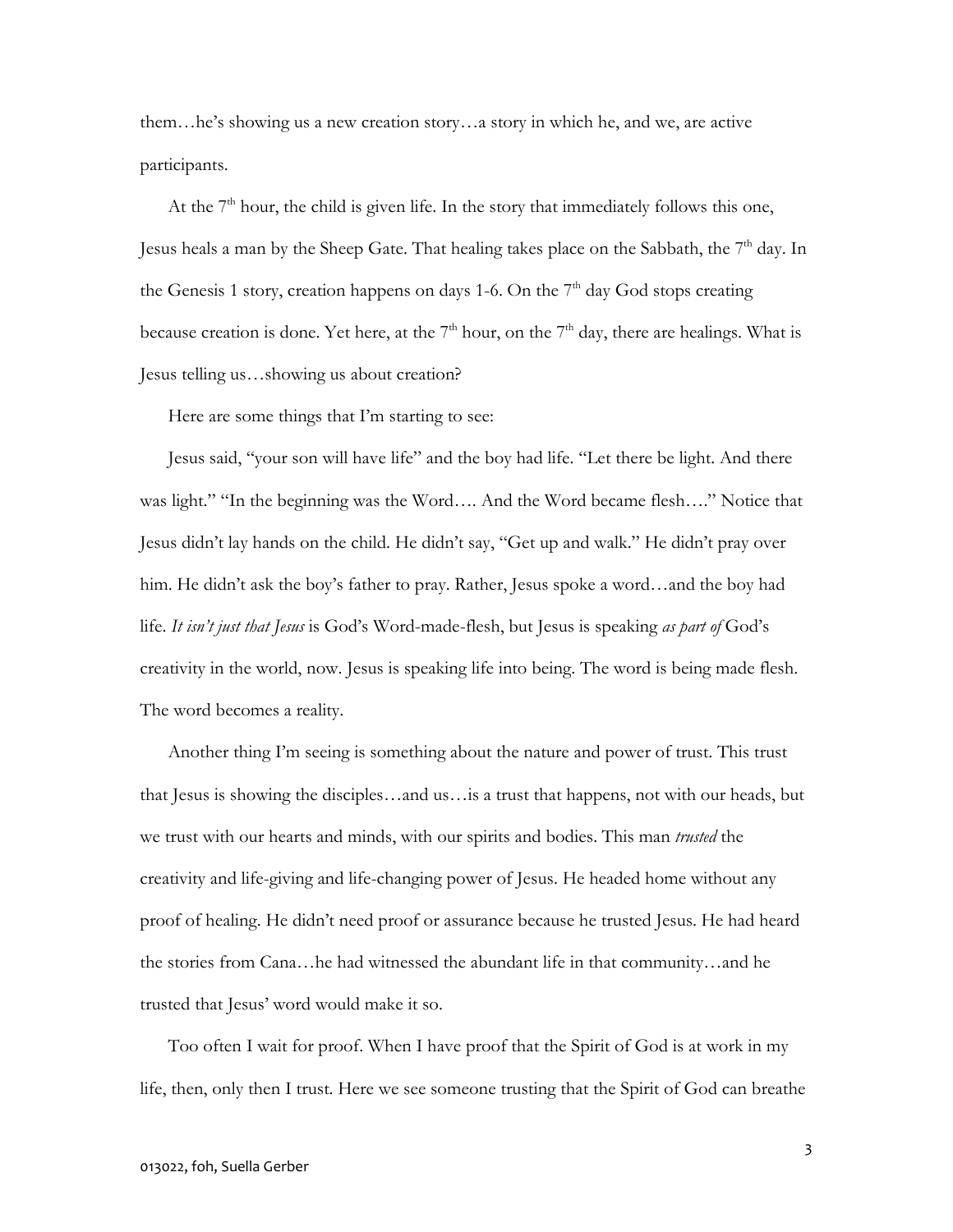life into this impossible circumstance, that the breath of God can breathe life where we see death. And he walks away with the confidence that it will be so.

 But this story isn't just about a child being cured and not dying. It's a sign…pointing us to something bigger and more profound. There is something here about the fullness of our humanity. This story is pointing us to a fuller vision for what is possible. Part of that vision is seeing that as long as people among us are sick and dying, creation is incomplete. In John's creation story, it may be the  $7<sup>th</sup>$  day, but creation is still happening. Jesus is showing us that God's Spirit is continuing to breathe new life. It isn't enough that we're *not* dead, creation is about having *life*. It is about being given life—abundant and thriving, life! Communities of joy and grace.

 The healing in this story is a sign. It's the means for Jesus to show us what's possible when we created into the fullness of our humanity, when we are living into the fullness of our spirited and fleshed beings. In this story, we see the leveling of social hierarchies in the new creation. A man at the top of the social ladder, working in the most powerful space in the community is brought to his knees. In this new creation, the walls that separate "us" from "them" disappear. It doesn't matter that Jesus is a Jew and the man a Gentile. It doesn't matter that he has a home with servants and Jesus is an itinerant preacher. The man recognizes something in Jesus. The spirited being of this man recognizes in the spirited being of Jesus a shared identity: they share the same spirit; their shared breath comes from Creator God. It is from this place as one beloved child of God to another, that we see his humility, his love, and his willingness to ask for what he wants.

 We're watching and following Jesus so that we can "come and see." And for the most part we know and trust that Jesus has the Creator's life-giving power. But we're likely to think that it's reserved for Jesus. That this thriving, abundant, life-changing power and reality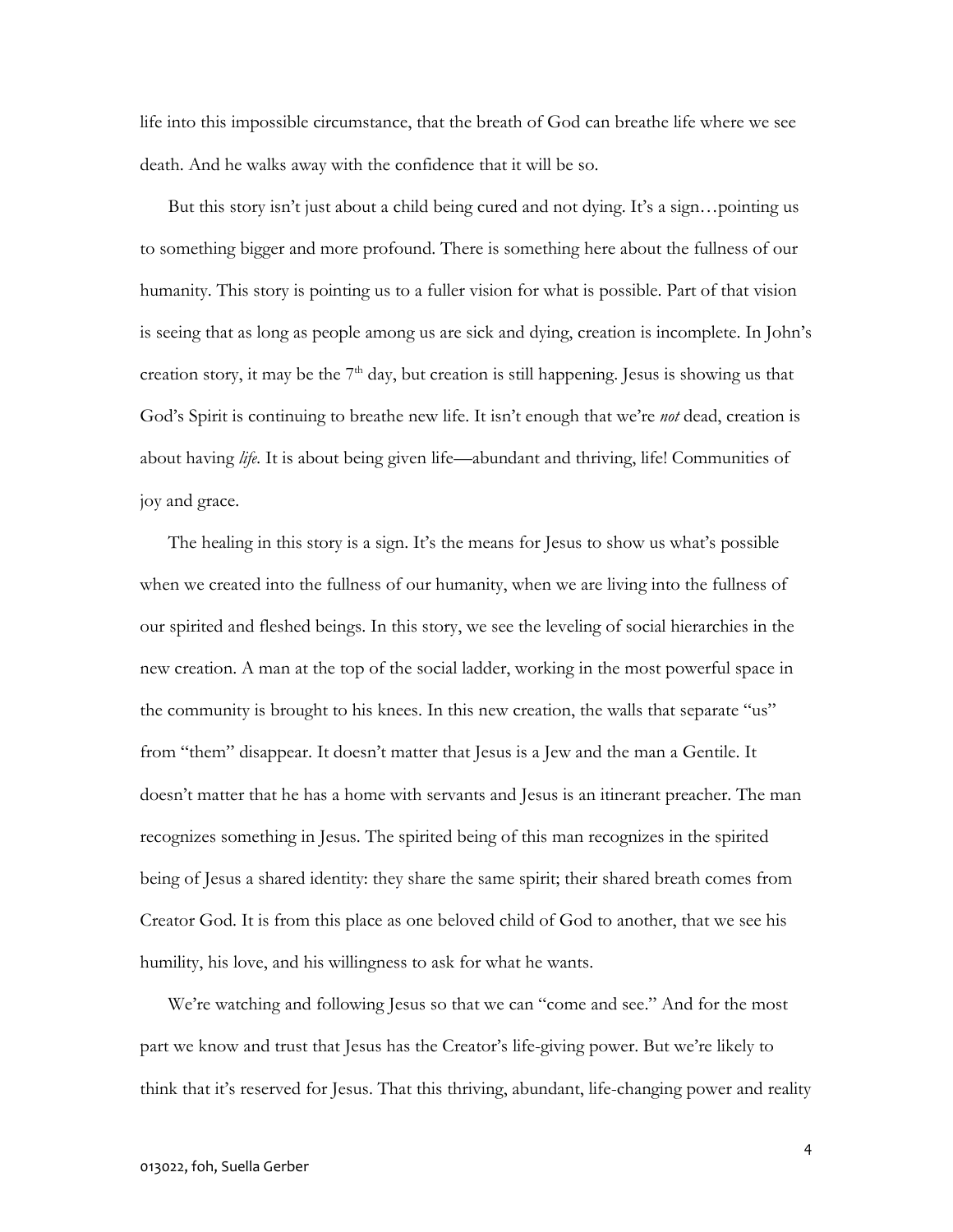is meant for Jesus to give, possible for him, not for us. But listen again to what John writes in chapter 1, beginning v 10: "He, [the Word], was in the world, and the world came into being through him…. To all who received [the word], who trusted in his name, he gave power to become children of God, who were born, not of blood or of the will of the flesh or of the will of man, but of God."

 Dear ones, it is a mystery and a miracle. Surely this story is inviting us to receive and trust God's Word spoken into the world. We are being shown a sign. This healing is a sign…it is not the thing. It's pointing our eyes toward the new creation, a creation in which we are active participants!

 But how do we receive and trust the word the way this man did? This is when we remember that Jesus talked to the disciples about trust. He didn't talk to the one man, but to the community of disciples. The man had already witnessed the aliveness in the community of Cana.

We receive and we trust God's creative word in the world as a community. Together, as a community, we remember—we remember with and for each other—that God's word of life has been spoken into the world. And we remember—we remember with and for each other—that we are children of God, siblings of Jesus, born of flesh and born of spirit. We too have the power to speak God's word of life and creativity into the world.

Are we willing to trust God's ongoing creation in the world, a creation and creativity in which we, as a fellowship of hope, are participants? Are the words we speak to each other words of life? Do our words as a community reflect our trust in the creativity and possibility of God's Word? As a community, in our collective body and spirit, are we trusting the power of God's creating word to us and for us?